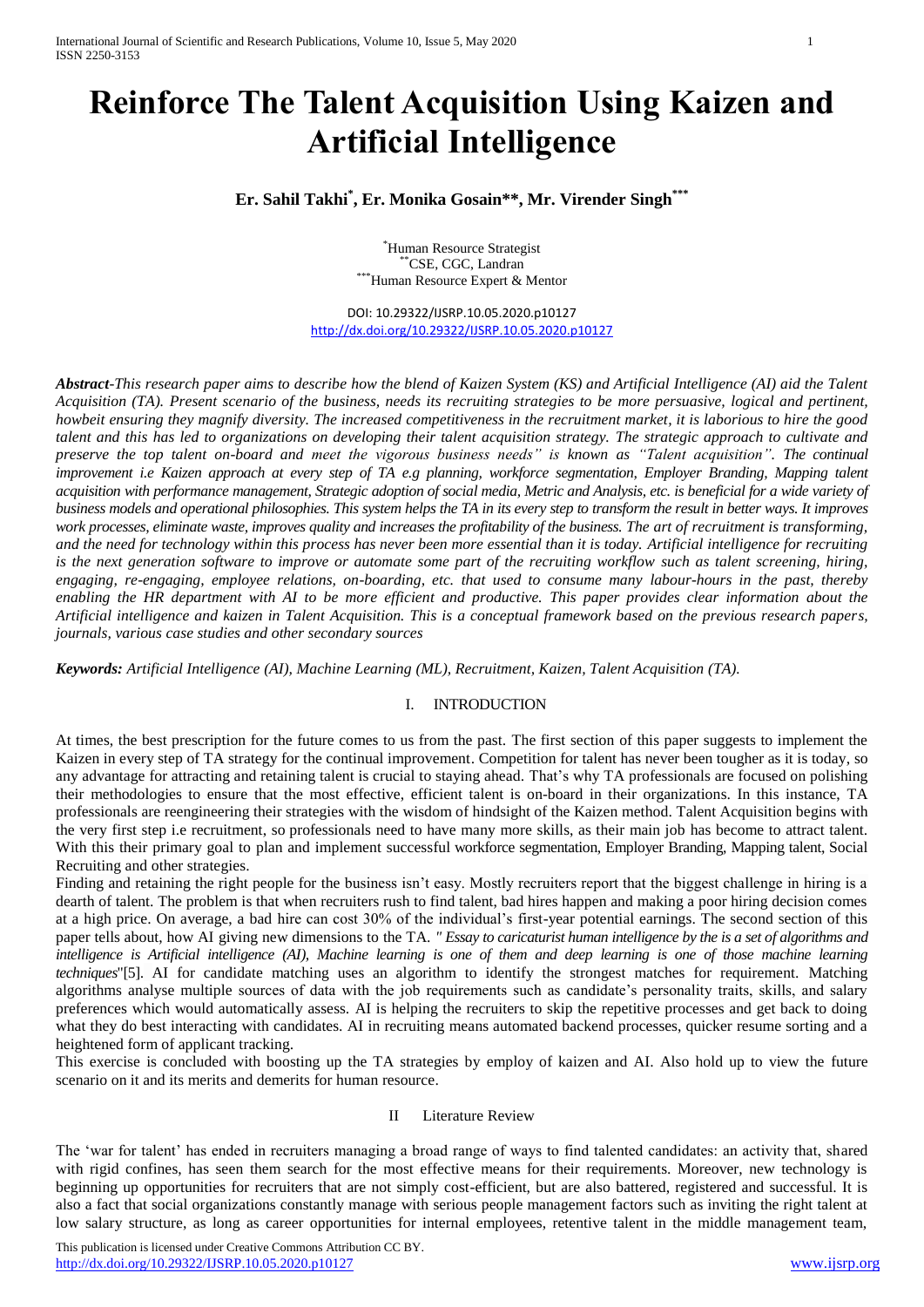International Journal of Scientific and Research Publications, Volume 10, Issue 5, May 2020 2 ISSN 2250-3153

efficient employee engagement, etc, controlling cases of high abrasion, hiring and controlling cost of new employees. (Dr. Venkatesh. J,2014)

AI is making the process of identifying, hiring, engaging, retaining and developing talent is undoubtedly the backbone of good economic health of organizations. AI based systems currently help HR automate a large segment of repetitive tasks in processes such as talent screening, hiring, engaging, re-engaging, employee relations, on-boarding, etc. that used to consume many labourhours in the past. Among the prominent areas within the HR function that AI impacts, Talent Acquisition is one for which AI has become nothing short of a game changer - Talent Acquisition being at the cusp of talent management lifecycle for organizations. This paper explores the cascaded impact of Artificially Intelligent systems on talent acquisition processes of organizations. It offers a deeper understanding of current AI frameworks and their ability to automate repetitive TA processes increasing process efficiency and effectiveness. Through several case studies of existing AI systems in TA from across the globe, the paper documents the present, also extrapolating the future of Talent Acquisition in AI aided professional environments. (Dr. Saundarya Rajesh, et al., 2018).

Attracting, recruiting and retaining quality talent is the paramount priority of organizations. Emphasis is drawn specifically on reviewing the HR practices of current employers to empower the existence of digitalization and its impact on talent acquisition. Examples are drawn from many leading companies and their practices are emphasized for better understanding. The benefits and impact of digitalization have been studied in depth (Karacay, G. 2018).

Pulsifi has improved our hiring by identifying candidates' key leadership traits and selecting the top 1% of young talent in the market, while improving efficiency. Pulsifi is a committed partner that brings strengths in AI and predictive people analytics to complement Nestle's domain knowledge."( Shahzad Umar,2018)

The increased competitiveness in the recruitment market has led to organizations spending more time, effort and resources on developing their talent acquisition strategy. In order to attain company objectives, it is essential to recruit people with requisite skills, qualification and experience keeping the present and future requirements in mind. Competition among business organizations for recruiting the best potential has increased focus on innovation, and management decision making. Selectors aim to recruit only the best candidates who would suit the corporate culture, ethics and climate specific to the organization. (Prof. Aloysius Sequeira,2019)

### III Objectives of Paper

- 1. The purpose of this research is to study some Talent Acquisition strategy for the present and future scenario.
- 2. Strengthens the Talent Acquisition process by employing kaizen system.
- 3. To assist the HR professionals to explore how AI plays the important role in TA and helps them to find the best talent for their organisation.
- 4. Pros and cons of AI in Talent Acquisition.

#### IV Talent Acquisition

Talent Acquisition plays a key role within the success of organizations. Talent acquisition is the method of finding and acquiring skilled human labour for organizational needs and to satisfy any labour requirement. It is the approach of designing, sourcing, assessing, hiring, and on-boarding of qualified and talented individuals into appropriate positions within the organization. Recruitment a subset of the talent acquisition process is nearly central to the human resource management process and failure in recruitment can create difficulties for any company including an adverse effect on its profitability and inappropriate levels of staffing or skill. Better recruitment and selection strategies end in improved organizational outcomes. Only a talent resourcing process that's well defined and well executed from first to last yields consistent and compliant results that can be the successively yield a competitive advantage within the war for talent.

#### V Talent Acquisition strategies

- *1. Planning and Strategy:* Ensures business alignment, examines workforce plans, requires an understanding of the labour markets, and appears at global considerations
- 2*. Workforce Segmentation:* It requires an understanding of the different workforce segments and positions within these segments, as wells because the talents, competencies, and knowledge necessary for fulfilment [15].
- 3. *Employer Branding***:** Determining a transparent employer product and coordinating that strategy both internally and externally
- will highly increase an organisation's capability to know and appeal talent. It includes activity that help to uncover, articulate

 and define a company's image, culture, reputation, products and services. This may help to advance the market position of organizations, attract quality candidates and depict what it's truly wishes to figure for that organization.

4. *Strategic adoption of social media***:** Social media will endure to extremely shock how candidates are sourced, involved, and hired.

Recruitment through social media involves platforms like Facebook, Twiter, LinkdIn, etc. It also includes recruitment from job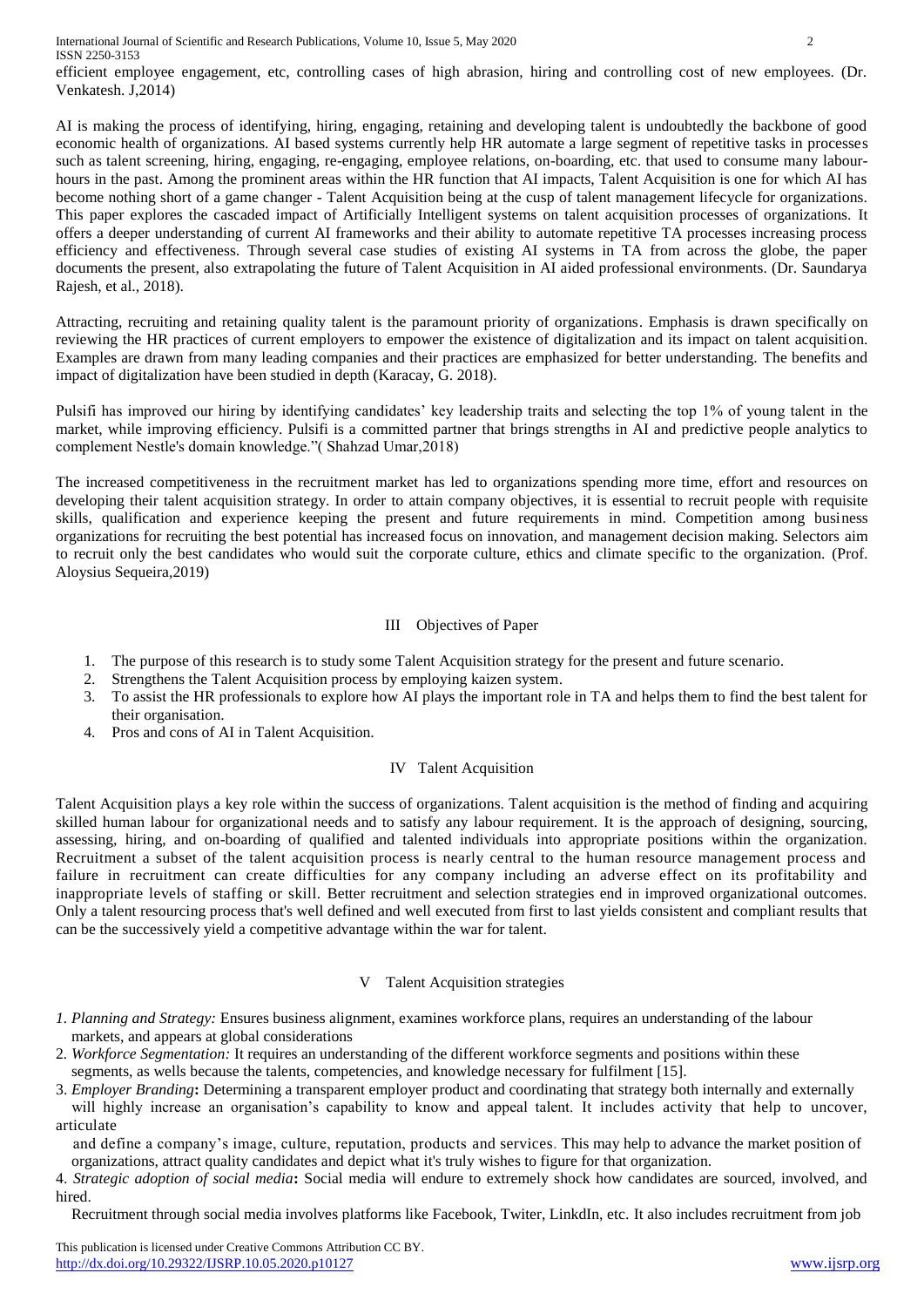International Journal of Scientific and Research Publications, Volume 10, Issue 5, May 2020 3 ISSN 2250-3153

 portals, blogs, forums, job boards and websites like Glassdoor etc. attract and recruit the only talent. The merits of social recruiting

are numerous, social recruiting gaining such popularity because

- a. It reaches the passively job searching candidates
- b. Social recruitment helps to urge more referrals
- c. Target only your best fit candidates
- d. Use social media to showcase organization culture
- e. Establishes a personalised focus on potential hires
- f. Save lots of cash
- 5. *Mapping talent acquisition with performance management:* Besides, the occurrence of the TA got to increase not only its performance but the overall business performance. Organisations must give the visibility around the position on the candidate's performance to hiring managers like key stakeholders [15].
- 6*. Data/Metrics driven function:* A metrics driven culture can be a crucial for any organization to regularly increase on its bars for fulfilment. this analytic can highly increase workforce management strategy by enclosures and as long as intelligence to leaders for increased business planning and association. the continual tracking and use of key metrics to drive continuous improvement and to establish better recruiting decisions, to ultimately improve the level of hiring [15].

#### VI Kaizen System

Kaizen is a term that refers to on-going or continuous improvement. The definition of kaizen comes from two Japanese words: 'kai' meaning 'change' and 'zen' meaning 'good'[3]. Employees are the internal customers of the organisation, they can attract or repel the upcoming talent, they can be Employer's brand in both the ways positive or negative. Implementing Japanese philosophy *"kaizen"* to address those tiny issues that affect organisation and its services, results in overall quality improvement. Customer satisfaction increases because they may be experienced fewer negative issues in the past. This enhances Employer's brand reputation and results in priceless word of mouth, which leads to increases in Talent acquisition and revenues.

The Kaizen process can be summarized down to just four steps [3]: PDCA – Plan Do Check Act. Here's a quick overview of what each step entails:

> Plan –define your objective and how you'll achieve it. Do – implement the plan and make any changes required to ensure it works. Check – Evaluate the results and identify opportunities for improvement. Act – make adjustments based on what's found in the previous step.

## *Kaizen cycle for continuous improvement* [9]**:**



*Continues improvement in TA strategy* [4]: This kaizen event focused on the recruitment process from the identification of short and long term needs for merit and at-will positions, to candidate application. For proper implementation of TA, continues improvement must in its strategies for better results and it can be fulfilled by following:

- Encourage the employees to solve new problems with a new creative approach rather depending upon the old approaches.
- Inculcating an approach to work that aims for long-term success through multiple iterations if required, instead of taking on the pressure to get it right the first time.
- Building a data-driven culture where information, insights, and opinions are solicited from a variety of sources for the next work cycle.
- Breaking down the idea of "perfection" and focusing on small, ongoing steps towards improvement.

VII Reasons for implementing Kaizen in TA [13]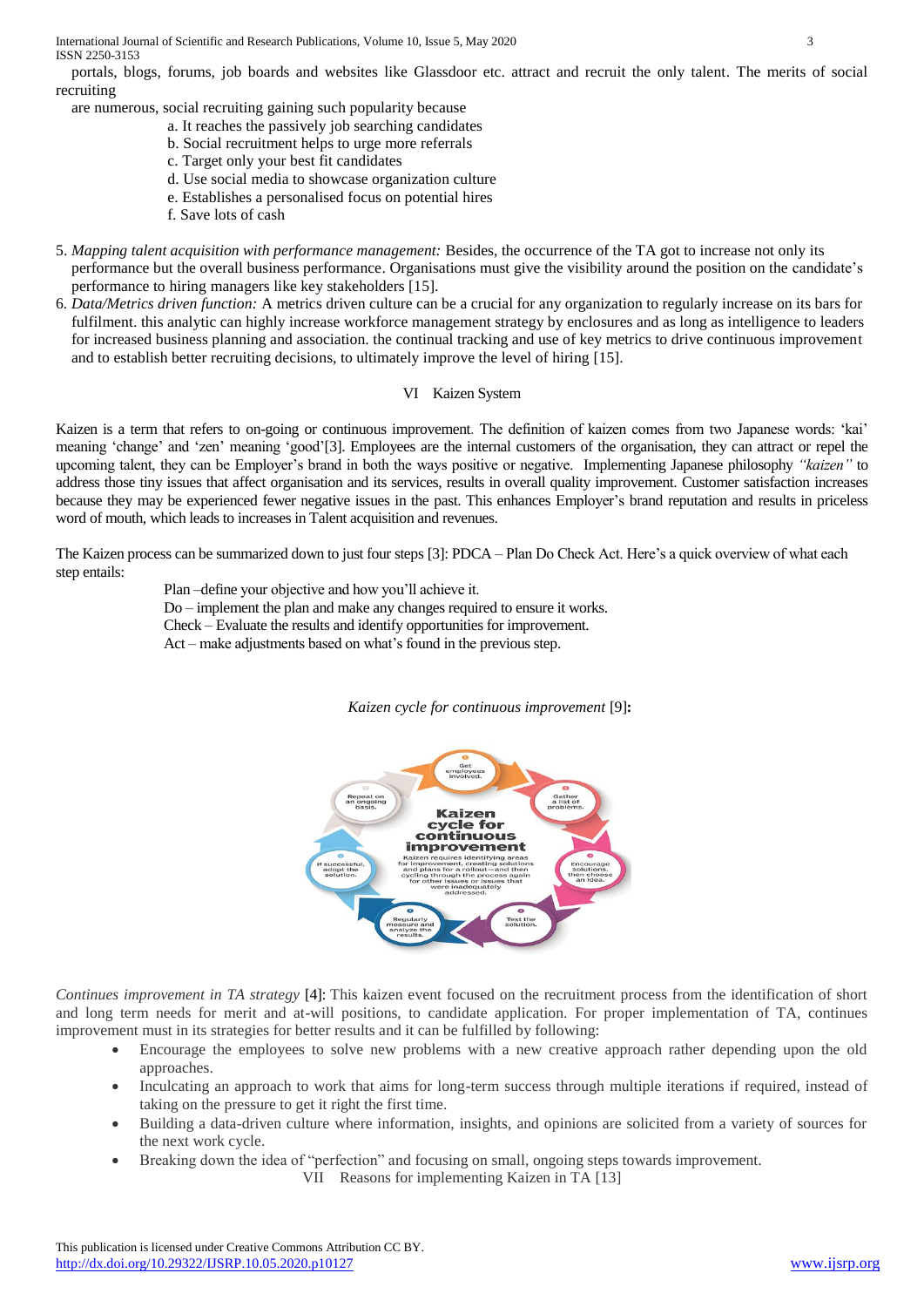International Journal of Scientific and Research Publications, Volume 10, Issue 5, May 2020 4 ISSN 2250-3153

- *Lower Cost:* [Kaizen](https://www.6sigma.us/category/kaizen/) is a certified performance improvement tool and eliminating failure demand. Take the suggestions of employees to how to do things right and use Kaizen to make changes on them. Kaizen shrinks the need for, as well as the cost of doing something or providing a service, by helping the workers get it right, this lower down the cost to do the things right.
- *Immediate Results:* Instead of tackling large improvements it focuses on to resolve specific problems., Kaizen makes minor enhancements that solve large numbers of small problems. To make fast changes cost-effectively, works on small improvements continually that improves the whole processes.
- *Reduces waste:* Kaizen is a methodology to reduces waste by eliminating activities which adding cost only and making required alterations to improve the processes. Activities may indulge in it are overproduction, unsynchronized transportation, unnecessary motions by workers or any process which delayed the end result.
- *Energizes Employees:* Kaizen put the employee's suggestions first, because suggesting changes by employees encourage them to come up with more and more new ideas for these small improvements. This motivates their work lives, enhances the work culture, increases work proficiency and make them decision makers. By empowering employees, enriches their work experience and motivates the workforce to be creative and innovative.
- *Increase Productivity:* Kaizen gives satisfaction results whenever it applied on process, speed and efficiency problems. Make a cross-functional team i.e to involve participants from other departments, only for a few days in a pre-defined project. This will infuse new learning and experience to the employee. This will change the employee's routine job, in result they can concentrate on specific activities, like problem solving and improvement exclusively.

## VIII MODERN TACTICS FOR TA

On the basis of above study, it is clear that for continues improvement is needed for a better outcome. So here are some resulting strategies influenced by Kaizen which make difference on regular TA strategies

- 1. *Create standard frameworks and procedures:* These materials will be used for automation (screening software, repetitive processes, etc). it helps in quickly shortlist candidates who meet minimum requirements with less effort than ever.
- 2. *Merging Talent Acquisition with Business Goals* [1]: The inspiration of a strategic approach starts with the merging the path of talent acquisition with the business goals. This can be achieved by feeding candidates with, what are business goals and what they're trying to accomplish them. Taking this approach ensures that every employee understands their expectations and responsibilities. It is often done by following the below points
	- a. Elucidate the business need and dominant objectives for the particular role.
	- b. Determine the skills of the role which influence the hiring is made for.
	- c. Prepare the list of persons to be involved in hiring process and why.
- 3. *AI-driven Talent Acquisition:* For the present scenario of competitive business challenges AI is becoming the must having recruiter's tool. Automating the backend processes like quicker resume sorting and enhance the applicant tracking in recruiting by means of AI. Look for platforms like *[Pulsifi,](https://pulsifi.me/?zd_source=hrt&zd_campaign=4042&zd_term=chiradeepbasumallick) swingvy, sleekr, urbanhire, sleekr* etc. which give a comprehensive overview of employee-to-role/team/organization alignment
- 4. *Candidate Experience Should be the first approach* [1]**:** The importance of this approach cannot be underestimated, especially with the ever-evolving talent market. Candidates are like customers – they have to know that the company cares about them and it's their best interests in mind. This also applies to recruitment companies that they should change their approach to a 'candidate-first' mentality.
	- a. Engage with candidate in distinguished communities, it is often online or offline.
	- b. Provide an accurate visit of company to prospective hires.
	- c. Response to the online review of the company.
	- d. Give them the hands-on experience of the office culture by organise a interaction with this talent of company.
- 5. *Social Recruiting* [1]**:** Social Recruiting refers to the tactic of using social media channels for the aim of recruiting. Social media involves recruitment platforms like Twitter, Facebook, LinkedIn etc. It also includes recruitment from job portals, blogs, forums, job boards and websites like Glassdoor so on hunt down, attract and recruit the only talent. the benefits of social recruiting are numerous, but why is social recruiting gaining such popularity?
	- i. With social recruiting, you'll achieve the next things:
	- ii. Reach the passively job searching candidates
	- iii. Social recruitment helps to urge more referrals
	- iv. Target only your best fit candidates
	- v. Use social media to showcase your company culture establish a personal regard to your potential hires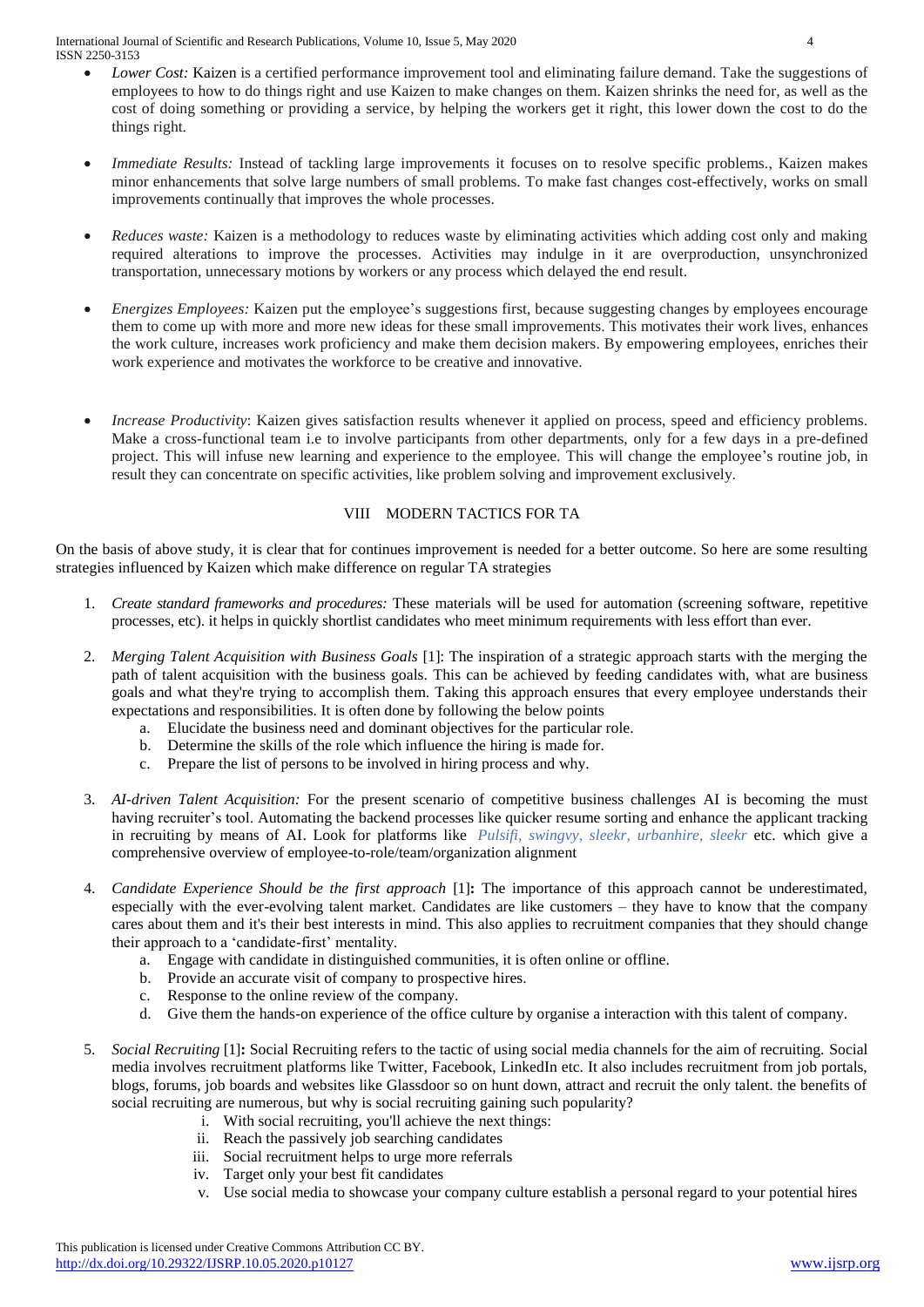

6. *Inbound recruiting:* This approach is to leave an impression on job seekers and future employees by crafting specific branded content that can strengthen Employer's Brand perception and improve the association with both active and passive candidates in different stages of the recruiting process.

Four Steps of Inbound Recruiting

- 1. Identify your hiring needs, and job positions to fill.
- 2. Everything depends on the job description so write it with very creative ideas in which required skills are fully mentioned. This help in finding the qualified candidate.
- 3. Company's is one of the best attributes is must be its culture because it defines the candidate's persona.
- 4. Create an employer brand by creating compelling blogs posts, videos and social media content in which company introduces its team and showcase the company's culture and employee value proposition.
- 7. *Employee Referrals* [3]**:** Employee referrals is most popular method of finding high-quality candidates, because present employee knows the culture of company very well and has good repo among his peer. So he refer always a qualified candidate to fill the particular position. This save both time and money of the company.
- 8. *Empower employees for the best innovation results***:** Employee empowerment is not about managing people. HR leaders need to encourage employees to think, act, react and control their own work. Please avoid [micro managing style](http://vnmanpower.com/en/are-you-a-micro-manager-bl120.html) in a company culture. Let all recruiting team be the master of their process, and resolve their problems by its own in self-governing way. It is the fastest and most effective method for continues improvement.
- 9. *Feedback:* Take from stakeholders during hiring process*.* Hiring manager is need to take [candidate experience](http://vnmanpower.com/en/candidate-experience-do-you-really-win-at-it-bl240.html) into account in every single step of recruitment for continual improvement in whole process.

## IX Artificial Intelligence

AI is the theory and development of computer system able to perform tasks normally, requiring human intelligence, such as visual perception, speech recognition, decision-making, and translation between languages [14]. The term may also be applied to any machine that exhibits traits associated with a human mind such as learning and problem-solving. artificial intelligence has the advantage of being able to make better analytical decisions, such as whether a job description is male- or female-biased, and whether it is well-written and why or why not. New technology has the capability —to write job description based on nature of the job, nature of the structure of the business, nature of the business culture.

- *Pros of AI:*
- Save energy and time
- candidates anytime access to organisation
- Increasing the pace of attracting the interested applicant.
- Talented candidate's data can't be missed from recruitment team.
- Accuracy improves with more data
- systems is integrated with applicant tracking option.
- No more compliance risks
- cut down the bias.
- reinforce the candidate experience.

*Cons of AI:* 

- Comprehensive limitation
- human language nuances may cause different results
- cannot be improved with experience
- lack human emotion
- formatting of resume may skip any information
- Soft skills can't be judged
- cost and complexity is always their

This publication is licensed under Creative Commons Attribution CC BY. <http://dx.doi.org/10.29322/IJSRP.10.05.2020.p10127> [www.ijsrp.org](http://ijsrp.org/)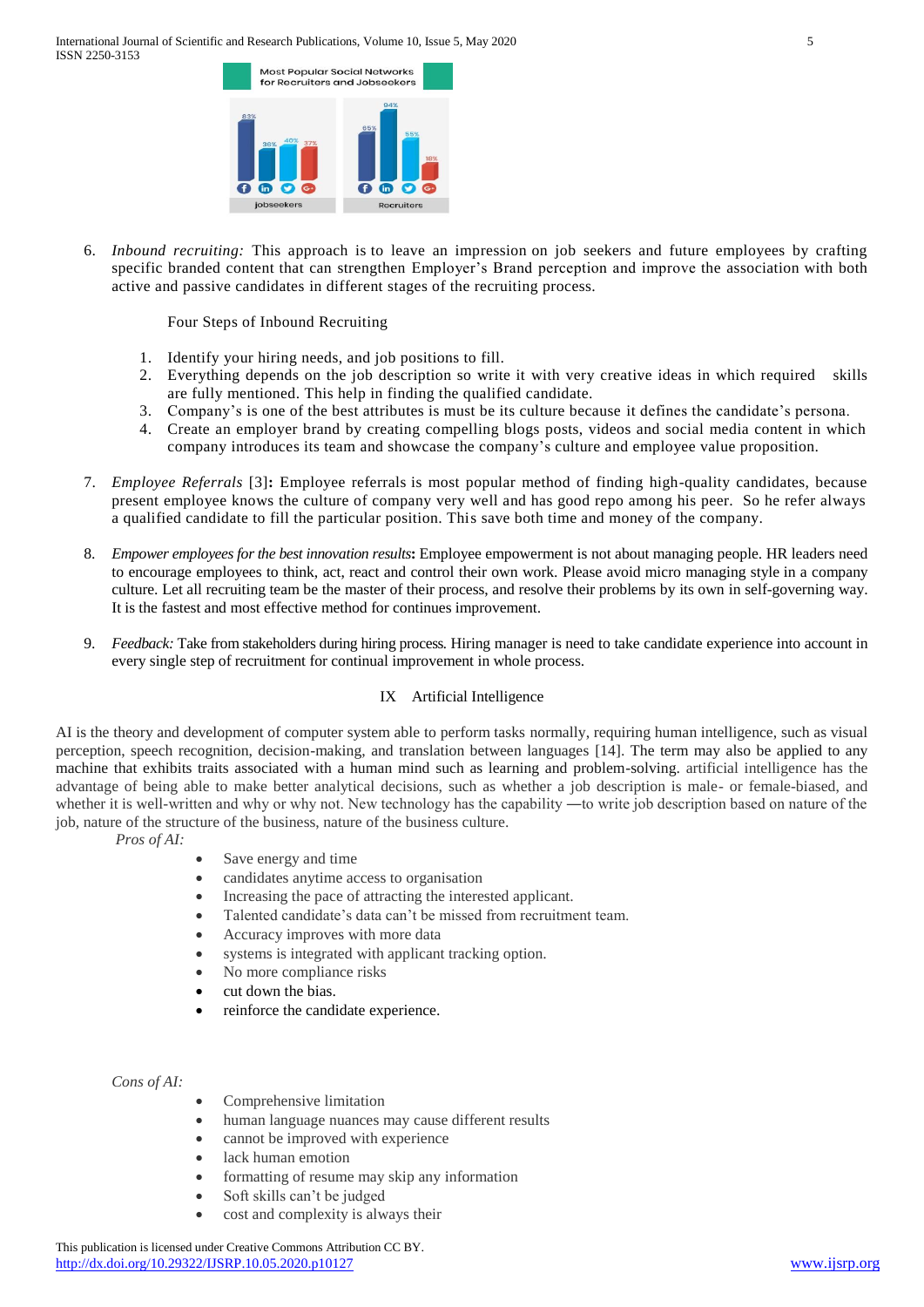## X AI in Talent Acquisition [7]

AI plays different roles all over the talent acquisition process. To attract and hire the best talent, employers need a process with a strong candidate experience and a partner with the expertise to identify the best person for a job. To accomplish that, it's important to understand the different applications of AI and how they can optimize every step of a candidate's journey.

*Machine Learning:* Machine learning is where computers are able to learn how to do something without being specifically programmed how to do that one thing.

- It develops algorithms, which are the procedures to solve problems e.g Email spam, social and promotional filters learn how to identify their place depending on context and subject. Facebook's photo tagging algorithm learns to recognize faces based on previous tags.
- Machine learning can have impacts throughout the talent acquisition process. When applied to the sourcing process, machine learning technology can identify active and passive candidates within seconds of a job requisition being posted.
- There is so much publicly data available about which candidates are likely to join a company or leave their current job. This can provide valuable information including how likely a person is to leave their current job or how was his past experience meets the job description.
- When it comes to the application process, machine learning technology can help create a personalized experience for the candidate. By analysing the information, a candidate shares online, the technology can provide them with job openings that fit their interests and experience. Like LinkdIn and other job portals do.

*Natural Language Processing:* Natural language processing (NLP) is a way for computers to understand and interpret human language.

- It's particularly difficult because human language is never as uniform and simple as code. When people talk and write, they have regional differences, use metaphors and display emotional cues that impact the meaning of what they're saying.
- When people interact with AI, natural language processing is important for creating a positive interaction. A chatbot needs to understand what people are saying to respond properly. A virtual assistant needs to process and respond to the speech of people with different accents and dialects.
- NLP should play a large role throughout talent acquisition. Starting with the process of crafting job descriptions, NLP can help write a description that attracts more strong candidates. In sourcing, an AI tool needs to have NLP to search for quality candidates and understand the information they share through social media and other online resumes.

*Predictive Analytics:* Predictive analytics finds patterns in data and then uses those patterns or models to attempt to predict the future.

Predictive analytics can't tell you what will happen, but it shows what is likely to happen based on past trends.

- Predictive analytics can make an impact throughout the entire hiring process. The ability to make predictions and suggest that how long it will take to fill a position or what kind of salary and benefits package will be required to secure a successful candidate.
- Predictive analytics can use candidate assessments to predict how successful a person will be in a given role and even how long they may stay with the company. Armed with that information, organizations can make better hiring decisions.

*Robotic Processing Automation:* Robotic processing automation (RPA) is the process of using software to automate simple business tasks. According to the [Wall Street Journal,](http://deloitte.wsj.com/cio/2016/03/13/an-introduction-to-robotic-process-automation/) RPA works by following simple rules to mimic the way that people interact with different business applications. By doing this, the technology is able to automate manual processes that would be tedious or time consuming for a worker.

- RPA can automate many of the administrative tasks that can take up a lot of a recruiter's time. When a job requisition opens, RPA can automate the keystrokes required to submit information and post jobs to sources that require manual submission.
- This can automate the distribution of job openings notifications to community organizations. This can ensure a job posting reaches as many candidates as possible and save recruiters' time for more valuable tasks, like engaging with the strongest candidates.

XI Applications of AI in recruiting [10]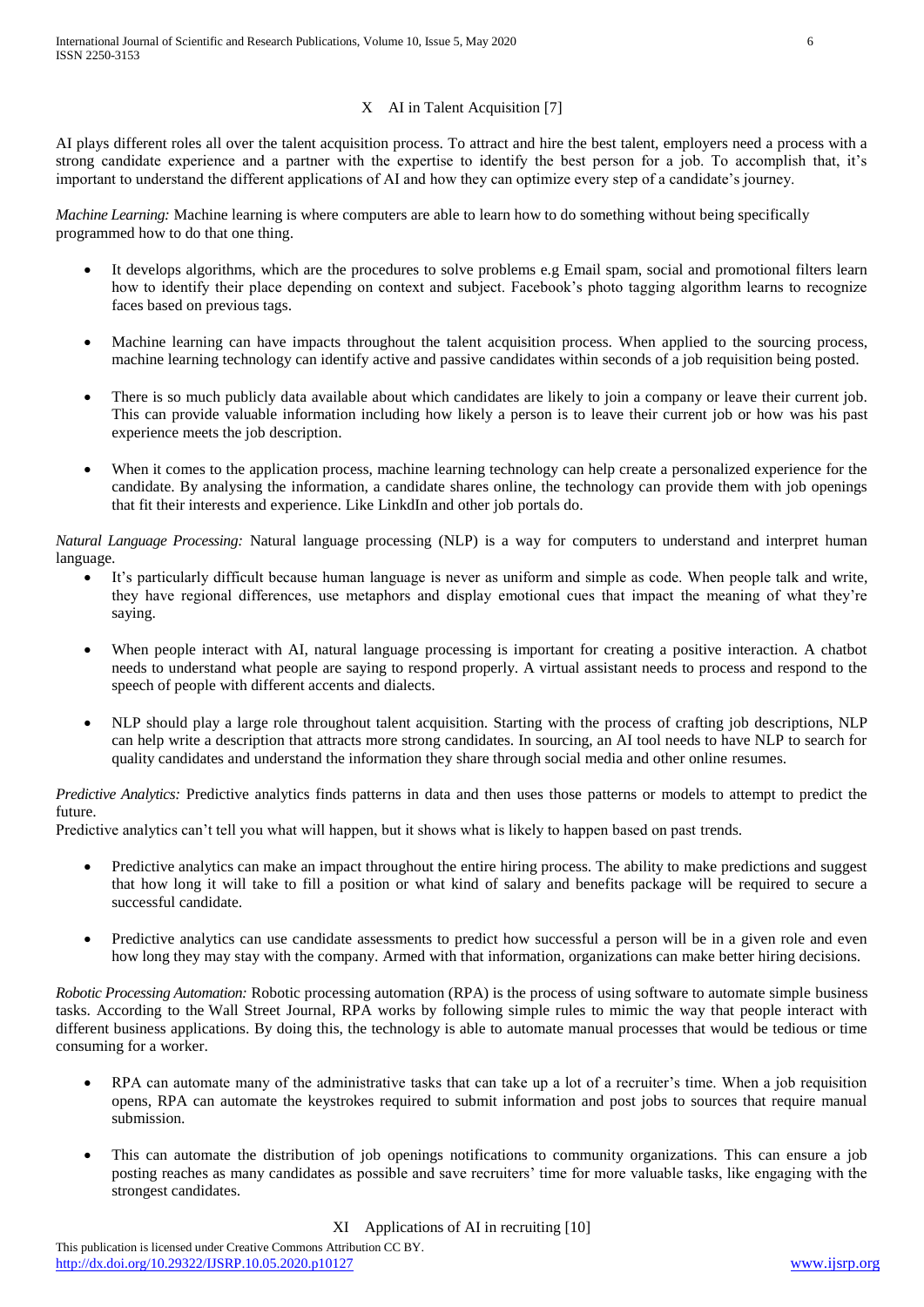- *AI-Driven Assessments:* AI-driven assessments are pre-hire assessments which leverage AI to evaluate candidates faster, more effectively, and in a candidate-friendly way. These most commonly take the form of [game-based](https://hirevue.com/blog/what-are-game-based-assessments)  [assessments](https://hirevue.com/blog/what-are-game-based-assessments) and [video-based assessments.](https://hirevue.com/products/assessments)
- *Candidate Rediscovery:* Candidate rediscovery tools analyse the existing database of candidates to "rediscover" those who might be a good fit for your open requisitions.
- *Job Description Optimization:* It optimizes similar to Grammarly, but for job descriptions. By providing phrases and wording suggestions that make a job description more covering.
- *Ad Automation:* Ad automation AI places and tests your job ads on a variety of different platforms, optimizing your ad spend.
- *Job Market Forecasting:* Job market forecasting software gives insight into available pools of talent for different job types, experience levels, or location.
- *Candidate Relationship Management***:** Candidate relationship management software can leverage AI to deliver a higher level of personalization to candidates, and re-engage candidates who applied previously.
- *Chatbots:* Chatbots provide a convenient interface for candidates to find and apply for jobs.
- *Resume Filtering***:** Resume filtering tools evaluate candidates' resumes and applications to make broad-stroke screening decisions.
- *Social Candidate Discovery:* Social candidate discovery software scrapes social and other online platforms to surface passive candidates that may be a good fit for open requisitions.

## XII CASE STUDY [11]

AI & predictive analytics application in Nestlé Malaysia management trainee recruitment.[11] *In this case study Nestle raise its TA bar through continues improvement by employing Artificial Intelligence.* They did this by using the *"pulsifi"* platform which give a comprehensive overview of employee-to-role/team/organization alignment, map their performance, and offer a dynamic picture of how personal traits translate into productivity. Using such data can help to make better hiring decisions in each hiring cycle, this allowing to make incremental improvements in every cycle.

### *Problems in case study*

Nestle Malaysia undergoing the following problems which become the big challenge for them in competitive market

- *Lack of consistency:* Applications were screened by many different people, resulting in inconsistent candidate quality due to the lack of objectivity
- *High applicant volume:* Nestlé's Management Trainee program receives up to 4,000 applications from young talent annually.
- *Long screening process:* Long hours were required to manually screen candidates for the necessary requirements and pass them through hiring stages
- *Unclear leadership qualities:* The candidates are young with limited working experiences, which makes it a greater challenge than usual to identify leadership potential from a CV
- *Not meeting requirements:* Not all candidates that were shortlisted were meeting analytical and communication standards set by Nestlé.
- *Candidate attrition:* The long screening process affected the candidate response time, during which high potential candidates tended to accept other opportunities.

## *Solution Process*

*"Pulsifi"* predictive analytics combining AI, data, and people science. Pulsifi take the following steps in their solution process.



*Favourable Results*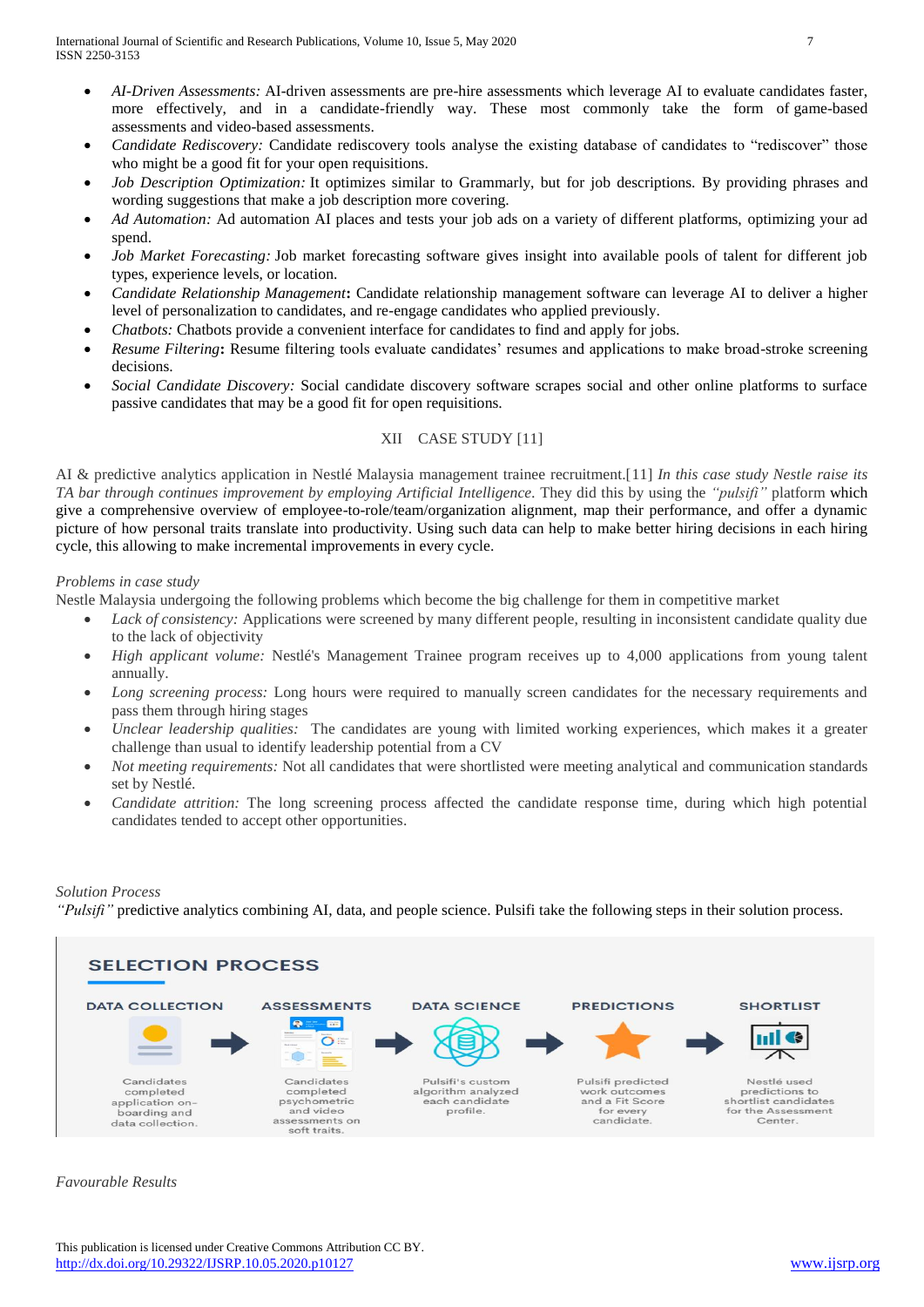International Journal of Scientific and Research Publications, Volume 10, Issue 5, May 2020 8 ISSN 2250-3153

Nestlé Malaysia set out to streamline its Management Trainee (MT) program, which receives thousands of applications annually. Nestlé integrated *Pulsifi* into its application process to better understand candidates' behavior, motivations, and leadership qualities.

Overall improvements were seen in Nestlé's candidate experience and employer branding. Using the *Pulsifi* Fit Score and work outcome predictions, Nestlé was able to shortlist top candidates with 97% accuracy. With *Pulsifi,* Nestlé experienced over 70% improved efficiency in the processing of candidates.

In 2018, Nestlé received approximately 3,000 applications for the program. Using Pulsifi, Nestlé streamlined selection to 250 candidates for the Assessment Centre call-back.

## XIII CONCLUSION

Nowadays, the recruitment process is the stepping stone for the Talent Acquisition. Hiring managers utilise AI, machine learning and data analytics to get a complete understanding of the candidates they engage with. Candidates will be engaging via mobile devices and receiving tailored responses from intelligent chatbots. Of course, this will not replace the human operator, but it will help to make recruiters more effective at talent acquisition in the future. Speeding up the digital, video, and cognitive technologies and ever-increasing transparency are quickly changing how recruiters find and court skilled employees. Savvy recruiters will continue to embrace new talent acquisition strategies for the continual improvement by implementing kaizen with AI. Artificial Intelligence and other technologies take over the basic, time-consuming tasks of sourcing candidates, human jobs will shift. A recruiter in this new world can add value by building psychological and emotional connections with candidates and constantly strengthening the employment brand.

#### XIV Result

From the above study of AI in TA and Kaizen (continual improvement) in TA through literatures like research papers, case studies and Internet. Nestle Malaysia case study of recruiting results shows 97% accuracy and 70% of efficiency of hiring is increased, by the use of AI platform "Pulsifi" for their continual improvement. It is proven that present scenario of Talent Acquisition is very bright and will be more innovative in future with all these tools. It will not replace human resource but one should be skilful to take the advantage of this innovation. Time and cost will save by empowering the Kaizen and AI in Talent Acquisition.

#### XV REFERENCES

- [1] <https://www.talentnow.com/talent-acquisition-strategies-2019/>
- [2] <https://www.tlnt.com/how-artificial-intelligence-is-changing-talent-acquisition/>
- [3] <https://reverscore.com/what-is-kaizen-definition/>
- [4] <https://www.hrtechnologist.com/articles/hr-analytics/why-hr-analytics-is-the-key-to-continuous-improvement/>
- [5] <https://builtin.com/artificial-intelligence> ai
- [6] <https://builtin.com/artificial-intelligence/ai-in-hr-recruiting>
- [7] <https://www.peoplescout.com/insights/applications-ai-talent-acquisition/>
- [8] <https://wizardsourcer.com/applying-continuous-improvement-into-recruitment/>
- [9] <https://searcherp.techtarget.com/definition/kaizen-or-continuous-improvementimage>
- [10] <https://www.hirevue.com/blog/ai-in-recruiting-what-it-means-for-talent-acquisition>
- [11] [https://pulsifi.me/wp-content/uploads/2020/02/Nestle-x-Pulsifi-Case-](https://pulsifi.me/wp-content/uploads/2020/02/Nestle-x-Pulsifi-Case-Study.pdf?utm_campaign=Prospecting&utm_source=hs_automation&utm_medium=email&utm_content=82697364&_hsenc=p2ANqtz---AZa9J9Dqm3FrhAgU6nIIH0xYwdme0FbXBsfq8a-1jAGSI1gihdv53EvaL26nJPjgKVTrvRJNpmqH4P3I2PDfxSBETQ&_hsmi=82697364)
- [Study.pdf?utm\\_campaign=Prospecting&utm\\_source=hs\\_automation&utm\\_medium=email&utm\\_content=82697364&\\_hsenc=p2ANqtz---](https://pulsifi.me/wp-content/uploads/2020/02/Nestle-x-Pulsifi-Case-Study.pdf?utm_campaign=Prospecting&utm_source=hs_automation&utm_medium=email&utm_content=82697364&_hsenc=p2ANqtz---AZa9J9Dqm3FrhAgU6nIIH0xYwdme0FbXBsfq8a-1jAGSI1gihdv53EvaL26nJPjgKVTrvRJNpmqH4P3I2PDfxSBETQ&_hsmi=82697364) [AZa9J9Dqm3FrhAgU6nIIH0xYwdme0FbXBsfq8a-1jAGSI1gihdv53EvaL26nJPjgKVTrvRJNpmqH4P3I2PDfxSBETQ&\\_hsmi=82697364](https://pulsifi.me/wp-content/uploads/2020/02/Nestle-x-Pulsifi-Case-Study.pdf?utm_campaign=Prospecting&utm_source=hs_automation&utm_medium=email&utm_content=82697364&_hsenc=p2ANqtz---AZa9J9Dqm3FrhAgU6nIIH0xYwdme0FbXBsfq8a-1jAGSI1gihdv53EvaL26nJPjgKVTrvRJNpmqH4P3I2PDfxSBETQ&_hsmi=82697364) [12] Garima Kohli(2013). Talent Acquisition Latest Trends. *Paripex - Indian Journal of Research x 223*
- [13] <https://www.6sigma.us/lean-six-sigma-articles/five-reasons-to-implement-kaizen-in-non-manufacturing/>
- [14] [https://books.google.co.in/books?id=RQyjDwAAQBAJ&pg=PA175&lpg=PA175&dq=%22AI+is+the+theory+and+development+of+comp](https://books.google.co.in/books?id=RQyjDwAAQBAJ&pg=PA175&lpg=PA175&dq=%22AI+is+the+theory+and+development+of+computer+systems+able+to+perform+tasks+normally+requiring+human+intelligence,+such+as+visual+perception,+speech+recognition,+decision-making,+and+translation+between+languages.%22&source=bl&ots=fEKbobomgD&sig=ACfU3U25HfS6Z9yB2CNcMyD9XqTyExv4nQ&hl=en&sa=X&ved=2ahUKEwiapIuC7fvoAhVMzzgGHeuRB1sQ6AEwA3oECAkQAQ#v=onepage&q=%22AI%20is%20the%20theory%20and%20development%20of%20computer%20systems%20able%20to%20perform%20tasks%20normally%20requiring%20human%20intelligence%2C%20such%20as%20visual%20perception%2C%20speech%20recognition%2C%20decision-making%2C%20and%20) [uter+systems+able+to+perform+tasks+normally+requiring+human+intelligence,+such+as+visual+perception,+speech+recognition,+decisio](https://books.google.co.in/books?id=RQyjDwAAQBAJ&pg=PA175&lpg=PA175&dq=%22AI+is+the+theory+and+development+of+computer+systems+able+to+perform+tasks+normally+requiring+human+intelligence,+such+as+visual+perception,+speech+recognition,+decision-making,+and+translation+between+languages.%22&source=bl&ots=fEKbobomgD&sig=ACfU3U25HfS6Z9yB2CNcMyD9XqTyExv4nQ&hl=en&sa=X&ved=2ahUKEwiapIuC7fvoAhVMzzgGHeuRB1sQ6AEwA3oECAkQAQ#v=onepage&q=%22AI%20is%20the%20theory%20and%20development%20of%20computer%20systems%20able%20to%20perform%20tasks%20normally%20requiring%20human%20intelligence%2C%20such%20as%20visual%20perception%2C%20speech%20recognition%2C%20decision-making%2C%20and%20) [n-](https://books.google.co.in/books?id=RQyjDwAAQBAJ&pg=PA175&lpg=PA175&dq=%22AI+is+the+theory+and+development+of+computer+systems+able+to+perform+tasks+normally+requiring+human+intelligence,+such+as+visual+perception,+speech+recognition,+decision-making,+and+translation+between+languages.%22&source=bl&ots=fEKbobomgD&sig=ACfU3U25HfS6Z9yB2CNcMyD9XqTyExv4nQ&hl=en&sa=X&ved=2ahUKEwiapIuC7fvoAhVMzzgGHeuRB1sQ6AEwA3oECAkQAQ#v=onepage&q=%22AI%20is%20the%20theory%20and%20development%20of%20computer%20systems%20able%20to%20perform%20tasks%20normally%20requiring%20human%20intelligence%2C%20such%20as%20visual%20perception%2C%20speech%20recognition%2C%20decision-making%2C%20and%20)

[making,+and+translation+between+languages.%22&source=bl&ots=fEKbobomgD&sig=ACfU3U25HfS6Z9yB2CNcMyD9XqTyExv4nQ](https://books.google.co.in/books?id=RQyjDwAAQBAJ&pg=PA175&lpg=PA175&dq=%22AI+is+the+theory+and+development+of+computer+systems+able+to+perform+tasks+normally+requiring+human+intelligence,+such+as+visual+perception,+speech+recognition,+decision-making,+and+translation+between+languages.%22&source=bl&ots=fEKbobomgD&sig=ACfU3U25HfS6Z9yB2CNcMyD9XqTyExv4nQ&hl=en&sa=X&ved=2ahUKEwiapIuC7fvoAhVMzzgGHeuRB1sQ6AEwA3oECAkQAQ#v=onepage&q=%22AI%20is%20the%20theory%20and%20development%20of%20computer%20systems%20able%20to%20perform%20tasks%20normally%20requiring%20human%20intelligence%2C%20such%20as%20visual%20perception%2C%20speech%20recognition%2C%20decision-making%2C%20and%20) [&hl=en&sa=X&ved=2ahUKEwiapIuC7fvoAhVMzzgGHeuRB1sQ6AEwA3oECAkQAQ#v=onepage&q=%22AI%20is%20the%20theory](https://books.google.co.in/books?id=RQyjDwAAQBAJ&pg=PA175&lpg=PA175&dq=%22AI+is+the+theory+and+development+of+computer+systems+able+to+perform+tasks+normally+requiring+human+intelligence,+such+as+visual+perception,+speech+recognition,+decision-making,+and+translation+between+languages.%22&source=bl&ots=fEKbobomgD&sig=ACfU3U25HfS6Z9yB2CNcMyD9XqTyExv4nQ&hl=en&sa=X&ved=2ahUKEwiapIuC7fvoAhVMzzgGHeuRB1sQ6AEwA3oECAkQAQ#v=onepage&q=%22AI%20is%20the%20theory%20and%20development%20of%20computer%20systems%20able%20to%20perform%20tasks%20normally%20requiring%20human%20intelligence%2C%20such%20as%20visual%20perception%2C%20speech%20recognition%2C%20decision-making%2C%20and%20) [%20and%20development%20of%20computer%20systems%20able%20to%20perform%20tasks%20normally%20requiring%20human%20i](https://books.google.co.in/books?id=RQyjDwAAQBAJ&pg=PA175&lpg=PA175&dq=%22AI+is+the+theory+and+development+of+computer+systems+able+to+perform+tasks+normally+requiring+human+intelligence,+such+as+visual+perception,+speech+recognition,+decision-making,+and+translation+between+languages.%22&source=bl&ots=fEKbobomgD&sig=ACfU3U25HfS6Z9yB2CNcMyD9XqTyExv4nQ&hl=en&sa=X&ved=2ahUKEwiapIuC7fvoAhVMzzgGHeuRB1sQ6AEwA3oECAkQAQ#v=onepage&q=%22AI%20is%20the%20theory%20and%20development%20of%20computer%20systems%20able%20to%20perform%20tasks%20normally%20requiring%20human%20intelligence%2C%20such%20as%20visual%20perception%2C%20speech%20recognition%2C%20decision-making%2C%20and%20) [ntelligence%2C%20such%20as%20visual%20perception%2C%20speech%20recognition%2C%20decision](https://books.google.co.in/books?id=RQyjDwAAQBAJ&pg=PA175&lpg=PA175&dq=%22AI+is+the+theory+and+development+of+computer+systems+able+to+perform+tasks+normally+requiring+human+intelligence,+such+as+visual+perception,+speech+recognition,+decision-making,+and+translation+between+languages.%22&source=bl&ots=fEKbobomgD&sig=ACfU3U25HfS6Z9yB2CNcMyD9XqTyExv4nQ&hl=en&sa=X&ved=2ahUKEwiapIuC7fvoAhVMzzgGHeuRB1sQ6AEwA3oECAkQAQ#v=onepage&q=%22AI%20is%20the%20theory%20and%20development%20of%20computer%20systems%20able%20to%20perform%20tasks%20normally%20requiring%20human%20intelligence%2C%20such%20as%20visual%20perception%2C%20speech%20recognition%2C%20decision-making%2C%20and%20)[making%2C%20and%20translation%20between%20languages.%22&f=false](https://books.google.co.in/books?id=RQyjDwAAQBAJ&pg=PA175&lpg=PA175&dq=%22AI+is+the+theory+and+development+of+computer+systems+able+to+perform+tasks+normally+requiring+human+intelligence,+such+as+visual+perception,+speech+recognition,+decision-making,+and+translation+between+languages.%22&source=bl&ots=fEKbobomgD&sig=ACfU3U25HfS6Z9yB2CNcMyD9XqTyExv4nQ&hl=en&sa=X&ved=2ahUKEwiapIuC7fvoAhVMzzgGHeuRB1sQ6AEwA3oECAkQAQ#v=onepage&q=%22AI%20is%20the%20theory%20and%20development%20of%20computer%20systems%20able%20to%20perform%20tasks%20normally%20requiring%20human%20intelligence%2C%20such%20as%20visual%20perception%2C%20speech%20recognition%2C%20decision-making%2C%20and%20)

- [15] Dr. Venkatesh.J, Mrs. Dhibiya.P, Thenmozhi.S & Manjula Gandhi. S (2014)*.* Changing dynamics of talent acquisition a tool for managing business teams, *International Journal of Business and Administration Research Review, Vol.1.*
- [16] Prof. Aloysius Sequeira, Priyanka John Attupuram & Sivakumar Gopalakrishnan (2015) Talent acquisition process in a multinational company: *A Case Study Article in SSRN Electronic Journal.*
- [17] Dr. V.M. Anitharajathi & K. Divya (2016). Human Resource: Employee's Perception Towards HR Policies in Information Technology (IT) Companies. *IJIRST –International Journal for Innovative Research in Science & Technology| Volume 2 | Issue 11*
- [18] Mr. Himanshu Satpute, Dr. Balaji D & Mr. Karanam Sekhara (2016). A study on talent acquisition through social media: An exploration. *International Journal of Science, Technology and Management* / *Volume 01/ Issue 05*
- [19] Neha Agrawal (2016). A Research Paper on the Effectiveness of Talent Acquisition Procedure of Larsen & Toubro. *Knowledge Consortium of Gujarat - Portal of Journals.*
- [20] Mahesh Ramakrishna Pillai (2018). Talent Acquisition and Management in the Middle East : A look into new Policies and Practices in PSUs. *International Journal of Scientific & Engineering Research Volume 9, Issue 8.*
- [21] Dr. Aruna Deshpande (2018). Talent Acquisition through Technology *IOSR Journal of Business and Management (IOSR-JBM)*
- [22] Dr. Saundarya Rajesh, Ph.D, Mr. Umasanker Kandaswamy, & Ms. Anju Rakesh (2018). The impact of Artificial Intelligence in Talent Acquisition Lifecycle of organizations: A Global Perspective. *International Journal of Engineering Development and Research Volume 6, Issue 2.*

This publication is licensed under Creative Commons Attribution CC BY.